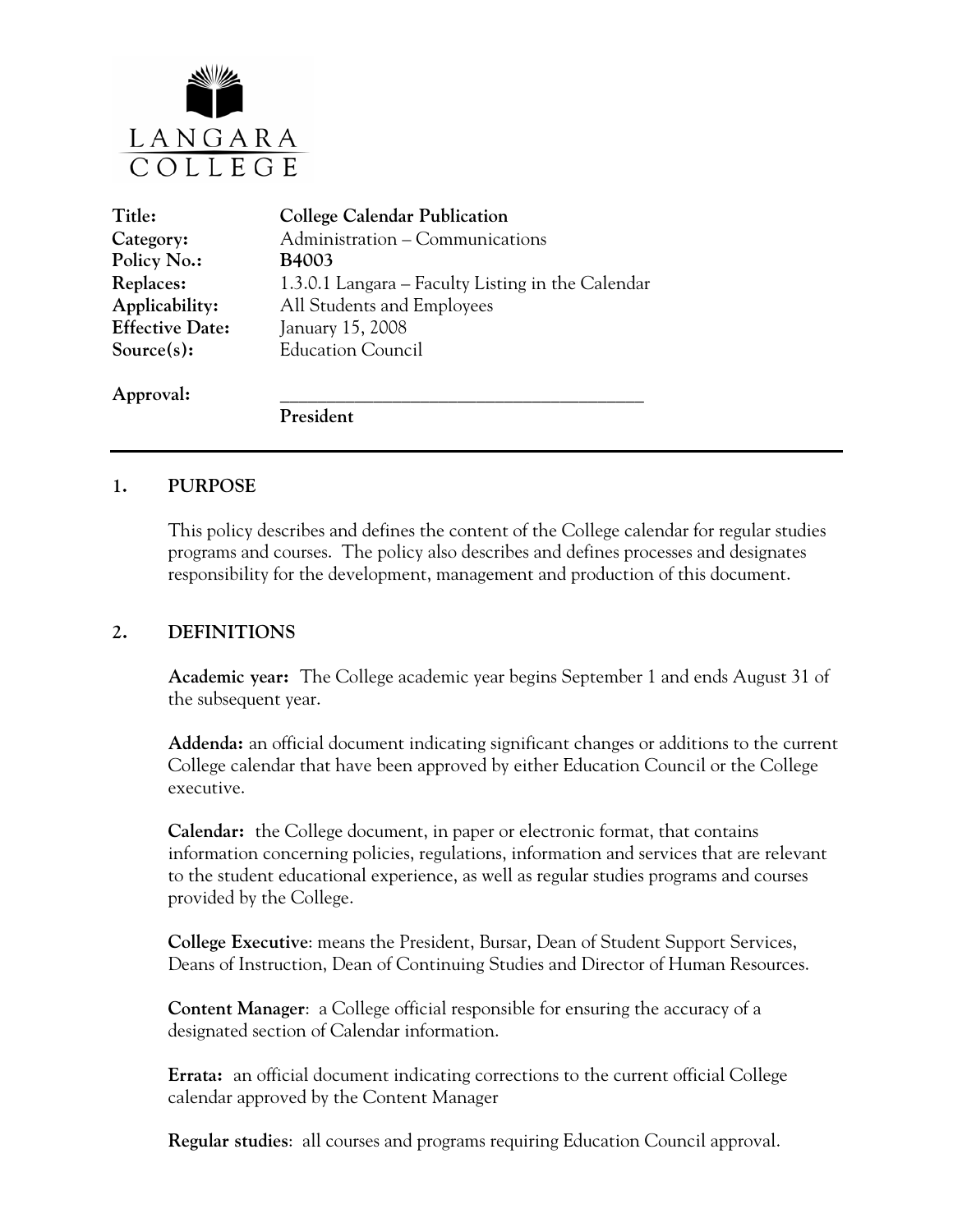## **3. AUTHORITY**

## **3.1 Related Acts and Regulations**

[B.C. College and Institute Act](http://www.qp.gov.bc.ca/statreg/stat/C/96052_01.htm)

## **3.2 Related Policies**

[Web Publishing – Official Web Pages](http://www.langara.bc.ca/about-langara/policies/media/pdfs/B5006.pdf)

# **4. RELATIONSHIPS WITH COLLECTIVE AGREEMENTS**

Not applicable.

# **5. POLICY**

## **5.1** General

- a. The College will produce both an online and a printed calendar.
- b. The online calendar is considered to be the current and applicable calendar of the College.
- c. There will be an online addenda and errata service that publishes changes to the calendar approved after the publication date (see 5.12 and 5.13).
- d. The online calendar will be published on the College's public website.
- e. The calendar is in effect for the academic year starting September 1 after the calendar's publication and ending August 31 of the subsequent year.
- **5.2** The College calendar will include the following information:
	- a. General Information
		- mission and guiding principles of Langara College.
	- b. Financial Information
		- tuition and fees;
		- policies on tuition and fees.
	- c. Registrar's Office Information
		- yearly academic dates for students;
		- procedures and policies concerning application, admissions and registration including prior learning, assessment services and transfer credit;
		- procedures and policies concerning grading, transcripts, graduation and credentials;
		- procedures and policies concerning student appeals, complaints and discipline as well as links to other student related policies;
		- listings of current College program admission and graduation requirements;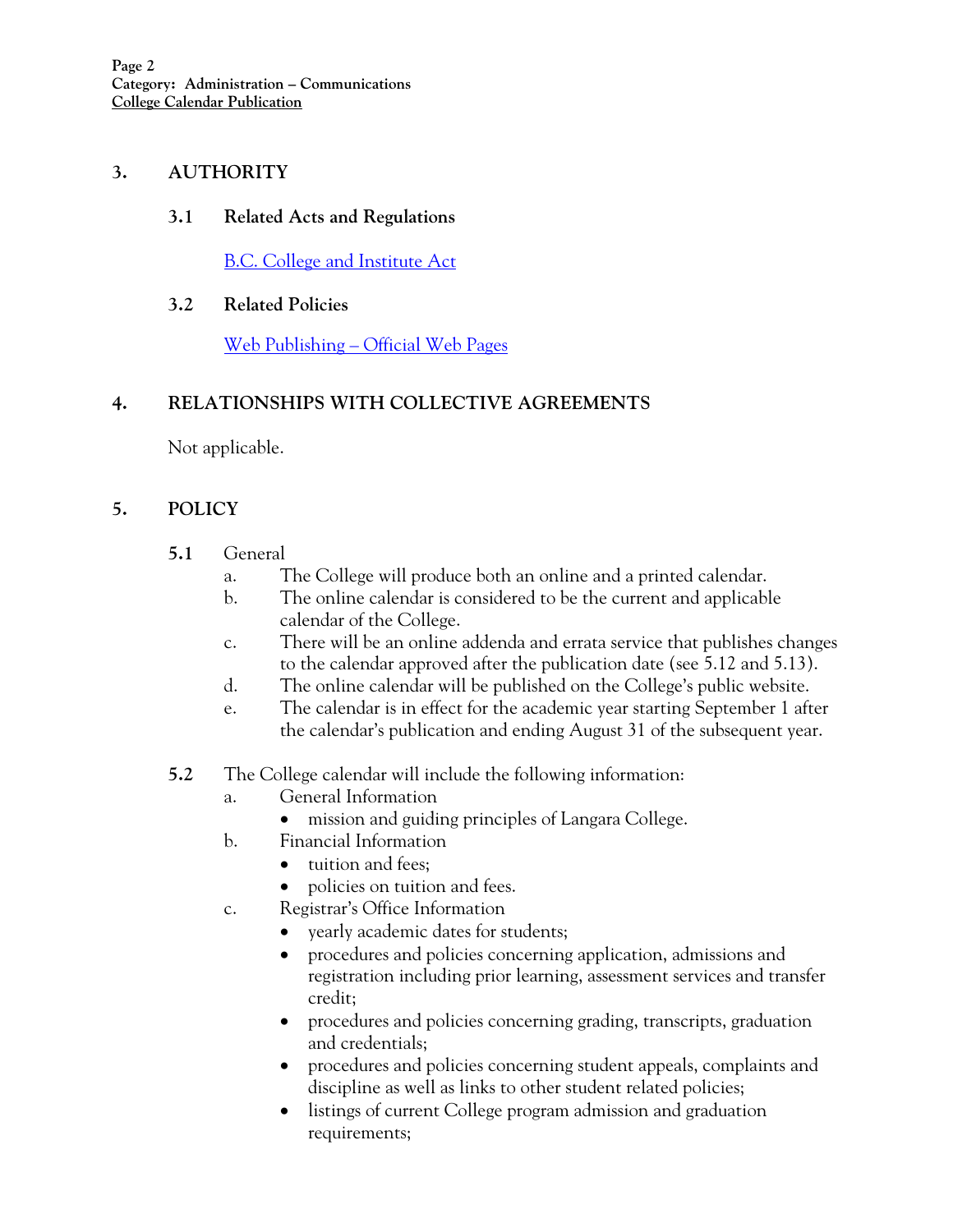- listings of current regular studies course and program descriptions;
- listings of current course prerequisite requirements;
- listings of faculty and their credentials;
- addenda and errata services.
- d. Student Support Services Information
	- Disability Services;
	- Financial Aid Services including scholarship and bursary information;
	- Aboriginal Student Services;
	- Library and Bookstore Services;
	- Counselling Services;
	- Daycare Services;
	- Athletics and Intramurals Services:
	- Health Services.
- e. Langara College Governance Information
	- Board members:
	- **Education Council members;**
	- Officers and senior staff:
	- Langara Council members;
- **5.3** All programs and courses must be approved by Education Council before publication in the calendar.
- **5.4** The following are the Content Managers:
	- a. General Information: President or delegate;
	- b. Financial Information: Bursar or delegate;
	- c. Registrar's Office Information: Registrar or delegate;
	- d. Student Support Services Information: Dean of Student Support Services or delegate;
	- e. College Governance information: President or delegate.
- **5.5** Content Managers are authorized to remove or correct calendar-related information (as defined in 5.2 and 5.4) in all College publications or media.
- **5.6** The College will produce companion documents for marketing purposes that will describe helpful services, information and procedures that support student success. The accuracy of information in these documents will be verified by the Executive Member responsible for the area, or delegate.
- **5.7** The Communications and Marketing Department is responsible for the production, printing and distribution of the calendar and companion documents as well as for the content and preparation of text in a useable format for sections 5.2 a., b., and e.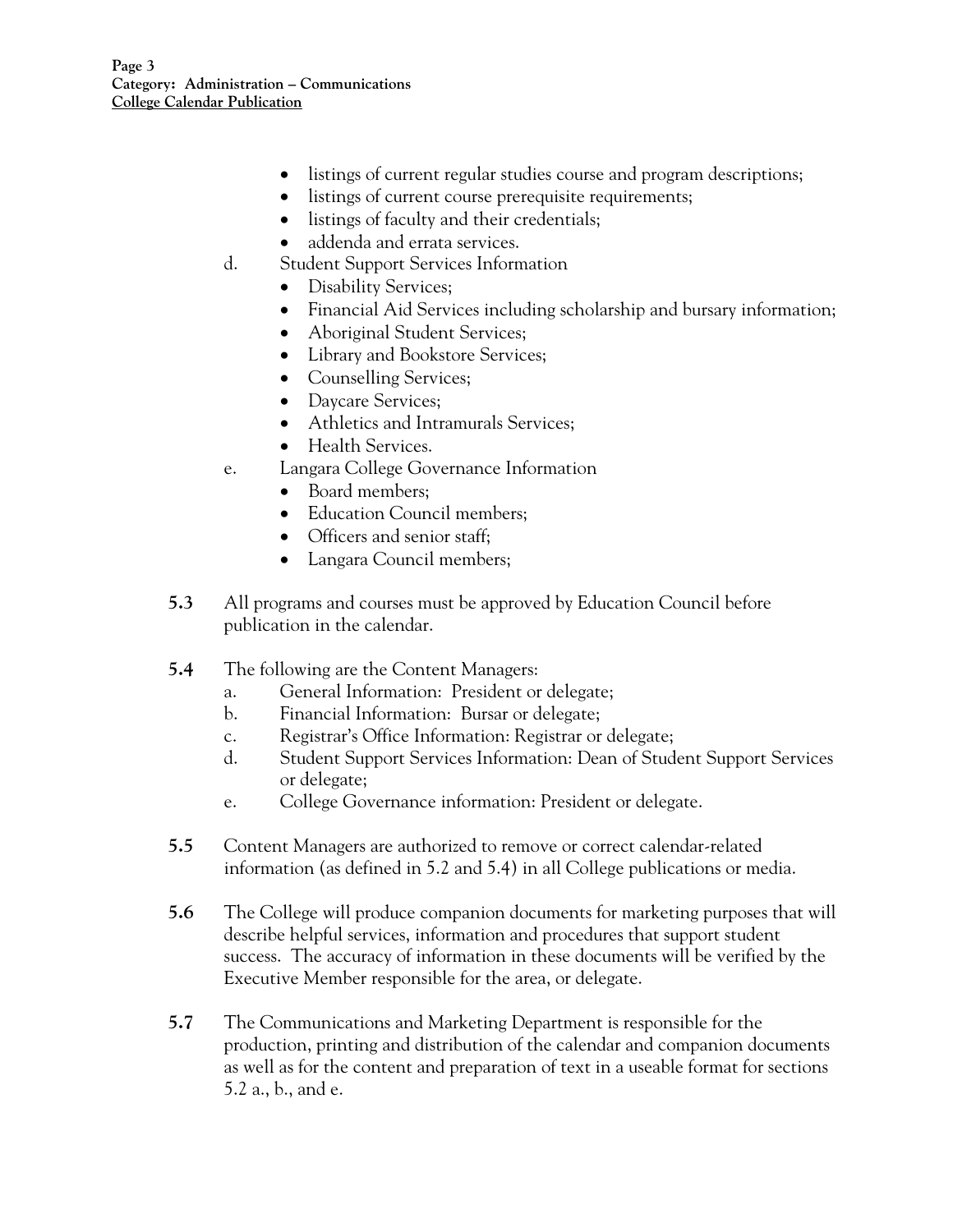- **5.8** The Information and Computing Services Department is responsible for the management of the calendar database services.
- **5.9** The Registrar's Office is responsible for the content and preparation of text in a useable format for section 5.2 c.
- **5.10** The Dean of Student Support Services office is responsible for the content and preparation of text in a useable format for section 5.2 d.
- **5.11** Courses listed in the calendar but not offered for five consecutive years will automatically be deleted from the calendar, unless the department concerned undertakes to offer the course in the next academic year. The Registrar will notify departments before courses are deleted from the calendar and departments may appeal to the Registrar for reconsideration.
- **5.12** Where a course name or number has changed with no significant change to the course content, then both the previous name and the new name or number must be included in the calendar for a period of three academic years after the change.
- **5.13** Any changes to the program and/or course information to be included in the calendar that arise after the Education Council deadline for submission of materials, will be made only under exceptional circumstances. Addenda must be approved by Education Council or the College executive and errata must be approved by the appropriate Content Manager. Education Council will develop and publish guidelines for addenda.
- **5.14** Addenda and errata will be incorporated into the official calendar for the following academic year. The printed version will include a disclaimer regarding the nature of updates and will direct readers to check the official calendar for the most up-to-date information.

## **6. GUIDELINES AND STANDARDS**

Association of Registrars of the Universities and Colleges of Canada. National Transcript Guide for Use in Canadian Post-Secondary Institutions. [np] ARUCC, 2003.

ARUCC E-Calendar Project, "Suggested Best Practices and Guidelines for Institutional Calendars." Paper presented at the meeting of the Association of Registrars of the Universities and Colleges of Canada, Montreal, June 2006. <www.onedime.ca/B1-E-Calendar-doc.doc>

Langara College. Graphic Standards Manual, Rev. ed. Vancouver, BC: 2000.

Langara College. Web Publishing Standards Manual, Vancouver, BC: (in progress).